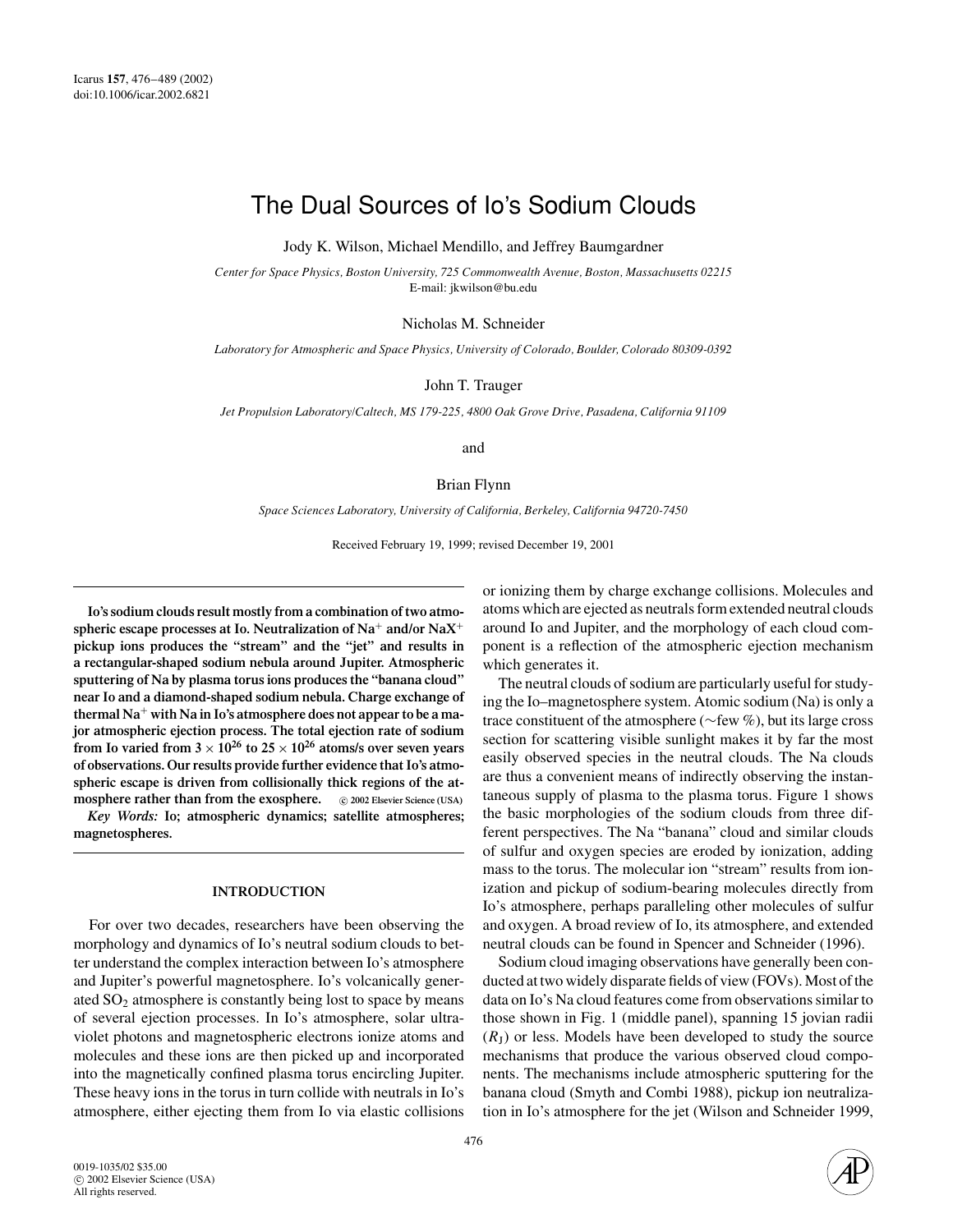

**FIG. 1.** Sodium clouds. (Top) Large FOV image showing the sodium nebula on July 21, 1995. This is the brightest sodium nebula in this data set. (Middle) Small FOV image of Io sodium clouds, taken on January 12, 1990, from the Catalina Observatory. (Bottom) Diagram of same geometry viewed from over Jupiter's north pole. Arrows indicate fast sodium trajectories. Labeled cloud features are the "banana cloud," which orbits Jupiter and which is composed of Na atoms ejected at low speeds (∼few km/s) from Io by atmospheric sputtering; the molecular ion "stream," composed of fast sodium atoms which are ejected from the torus by dissociation or dissociative recombination of unidentified molecular pickup ions containing sodium  $(NaX^{+})$ ; and the "jet," produced by pickup ion neutralization in Io's atmosphere.

Burger *et al.* 1999), molecular pickup ion destruction in the torus for the stream (Schneider *et al.* 1991, Wilson and Schneider 1994), and specific exobase velocity distributions for the near-Io corona (Smyth and Combi 1997).

Images of Na emission spanning a much larger FOV (up to 1000  $R<sub>I</sub>$ ) portray the ultimate distribution of the "fast" Na atoms  $(v > 10$  km/s) leaving the system (Mendillo *et al.* 1990, Flynn *et al.* 1992, 1994). The morphology of this "sodium nebula" has been explained with yet another process, charge exchange of thermal Na<sup>+</sup> torus ions in Io's exosphere (Mendillo *et al.* 1990, Smyth and Combi 1991, Flynn *et al.* 1992), although Flynn (1993) demonstrated that the molecular ion stream could produce the observed nebula under certain conditions. The top panel of Fig. 1 shows one of the brightest apparitions of the sodium nebula.

Here we present Na data images covering three fields of view, including a new intermediate FOV spanning 70  $R<sub>J</sub>$ . We apply models simultaneously to all three FOVs to provide new constraints on Io's atmospheric escape processes.

## **OBSERVATIONS**

Figure 2 shows the data images used in this paper. The large and medium FOV observations (Tables I and II) were made at the Boston University Station at McDonald Observatory, with the exception of the 1992 observations, which were made from Mt. Haleakala on the island of Maui. All observations used narrowband interference filters and occulting masks to block light from Jupiter. Images were taken at two wavelengths: one near the Na D-line wavelengths of 5890 and 5896  $\AA$ , and one at an offband wavelength for measuring terrestrial atmospheric and instrumental scattered light. The images shown are the result of subtracting the off-band images from the Na images, so that only Na emission remains. The large FOV images were taken with a 0.1-m refracting telescope and an intensified CCD camera (Baumgardner *et al.* 1993). The medium FOV images were taken with a 0.5-m Ritchey–Chretien telescope and a CCD camera (Mendillo *et al.* 1997). For 1992 and 1993, when the nebula was particularly dim, several images from different times have been co-added to increase the signal-to-noise ratio. This would smear out any longitudinal variations in the nebula; typically, however,

**TABLE I Large FOV Observations**

| Date            | UT         | $\lambda_{III} (CML)^{a}$ | $\lambda_{\text{III}}(\text{Io})^b$ | $\theta_{\text{I}o}^c$ | Sub-Earth<br>latitude |
|-----------------|------------|---------------------------|-------------------------------------|------------------------|-----------------------|
| 1990 Jan. 25    | 2:54       | $354^\circ$               | $229^\circ$                         | $305^\circ$            | $+2.4^\circ$          |
| 1991 Feb. 7     | 9:08       | $208^\circ$               | $186^\circ$                         | $202^{\circ}$          | $+0.4^\circ$          |
| 1992 Feb. 6-8   | (multiple) |                           |                                     |                        | $-1.7^\circ$          |
| 1993 Mar. 19-20 | (multiple) |                           | _                                   |                        | $-3.2^\circ$          |
| 1994 July 12    | 3:45       | $322^\circ$               | $29^\circ$                          | $113^\circ$            | $-3.5^\circ$          |
| 1995 July 21    | 3:42       | $72^\circ$                | $25^{\circ}$                        | $227^\circ$            | $-3.3^\circ$          |
| 1996 Sept. 30   | 1:50       | $233^\circ$               | $231^\circ$                         | $182^\circ$            | $-1.9^\circ$          |

*<sup>a</sup>* System-III (magnetic) longitude of Jupiter's central meridian.

*<sup>b</sup>* System-III longitude of Io.

*<sup>c</sup>* Orbital longitude of Io.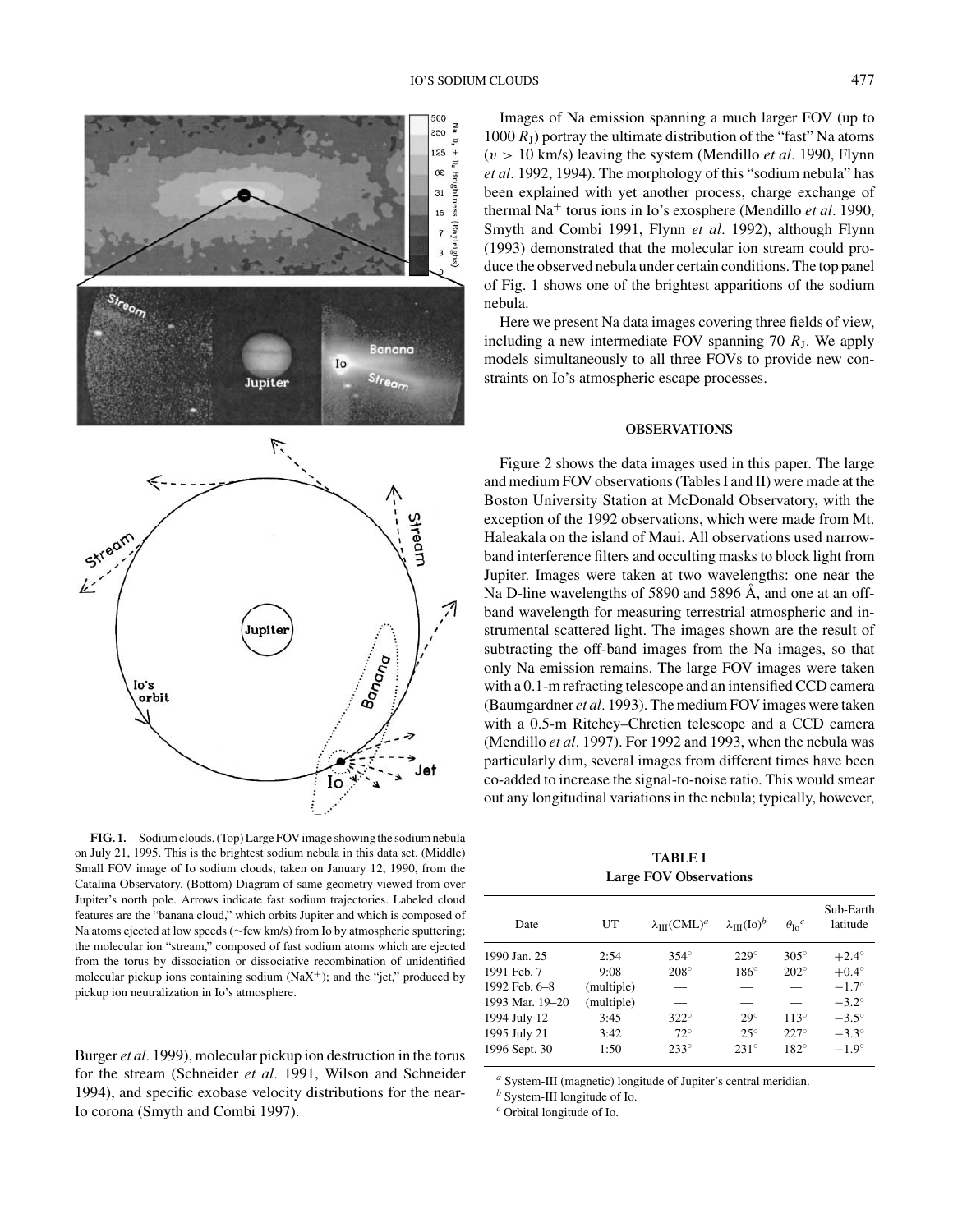| TABLE II |                                |
|----------|--------------------------------|
|          | <b>Medium FOV Observations</b> |

| Date          | UT   | $\lambda_{III}(CML)$ | $\lambda_{\text{III}}(\text{Io})$ | $\theta_{\text{Io}}$ | Sub-Earth<br>latitude |
|---------------|------|----------------------|-----------------------------------|----------------------|-----------------------|
| 1994 July 18  | 3:55 | $151^\circ$          | $76^{\circ}$                      | $255^\circ$          | $-3.4^\circ$          |
| 1995 July 21  | 4:00 | $83^\circ$           | $33^\circ$                        | $230^\circ$          | $-3.3^\circ$          |
| 1996 Sept. 30 | 3:05 | $279^\circ$          | $266^\circ$                       | $193^\circ$          | $-1.9^\circ$          |

there are no such changes on a day-to-day basis (Mendillo *et al.* 1992, Flynn *et al.* 1994).

The Na nebulas seen in the large FOV images vary between two subtle shapes. In 1991, 1992, and 1995 the brightness contours of the nebula had a rectangular shape, while the 1994 and 1996 nebulas are best described as diamond-shaped. Other nebulas appear to be intermediate in shape. The three images at the medium FOV are characterized by emission with concentric and symmetrical brightness contours. The 1995 medium FOV image is much brighter than those in 1994 and 1996, in agreement with the large FOV images, and also shows a jet extending from Io.

The small FOV observations (Table III) were conducted at the Catalina Observatory 1.5-m telescope (1990–1992), the Las Campanas Observatory 2.5-m telescope (1994), the Apache Point Observatory 3.5-m telescope (1995), and the Mt. Wilson Observatory 2.5-m telescope (1996). Each observation used a CCD detector, narrow-band sodium filters, and neutral-density filters to reduce the brightness of the image of Jupiter. Data were reduced and analyzed as described in Schneider and Trauger (1995). The images are not calibrated for absolute brightness. The 1996 small FOV data have a lower signal-to-noise ratio due to greater scattered light. To make the narrow features more visible, all small FOV images are shown in gray scale. Three features appear in various combinations in the small FOV images. The banana cloud is visible in all images except for the 1995 image. The stream is visible in 1990 and 1991, and the jet is the only obvious feature in 1995. These processes are described more fully in a later section.

The brightness and morphologies of the sodium clouds changed significantly between the various observations shown here, indicating changes in both the total escape rate of Na and in the relative importance of specific escape processes. We use a model of Na ejection from Io's atmosphere to characterize the atmospheric escape from Io and to determine the relationship between the features seen in the different fields of view. We assume that the Na clouds and associated atmospheric ejection processes did not change between the observations taken during the same year, and we therefore use the same model for each FOV in a given year. This is a strong assumption for the 1995 and 1996 data, in which the small FOV observations are displaced 2–3 months from the other images; however, in the final analysis, this appears to be an adequate assumption for these particular cases.

## **MODEL DESCRIPTION**

We simulate the sodium clouds with a numerical Monte Carlo model of sodium atom ejection from Io and from the torus. Atoms are given ejection speeds and directions that are randomized within certain constraints that are determined by the ejection mechanism. Orbits are calculated using fourth-order Runge–Kutta integration and include the effects of Io's gravity and Jupiter's gravity. The simulated emission by resonant scattering of sunlight includes the effects of both the solar Fraunhofer absorption features at the D-line wavelengths and the Doppler shift of the resonant scattering wavelengths due to the atoms' radial heliocentric velocities.

We simulate electron impact ionization by using a simplified version of the lifetime spatial distribution calculated by Smyth and Combi (1988). The distribution used in our model is shown in Fig. 3. We center this distribution on the plasma torus latitude for all longitudes, using the torus "ribbon" latitudes found by Schneider and Trauger (1995). Electron impact ionization is particularly important for atoms in orbits which spend several hours or more between 5 and 10  $R<sub>J</sub>$  from Jupiter, where ionization rates are highest.

The sodium photoionizationlifetime we use (1200 h at Jupiter) is longer than the experimentally derived value (400 h) adopted by other Io sodium cloud modelers (Smyth and Combi 1991, Flynn *et al.* 1992). Theoretical calculations of the sodium photoionization cross section of sodium atoms correspond to a lifetime of 45 h at 1 AU (Huebner *et al.* 1992), or 1200 h at Jupiter's orbital distance of 5.2 AU. Some recent studies of sodium in comets seem to indicate that this longer value is correct (Combi *et al.* 1997, Cremonese *et al.* 1997). The major effect of the



**FIG. 3.** Electron impact ionization lifetime of Na used in the model, plotted in a meridianal plane. Contours are labeled with the lifetime in hours. The cross (+) indicates Io's orbital distance at the magnetic equator of Jupiter. Jupiter's plasma torus is tilted by  $\sim$ 7° relative to Jupiter's rotational axis, so Io usually lies north or south of this point.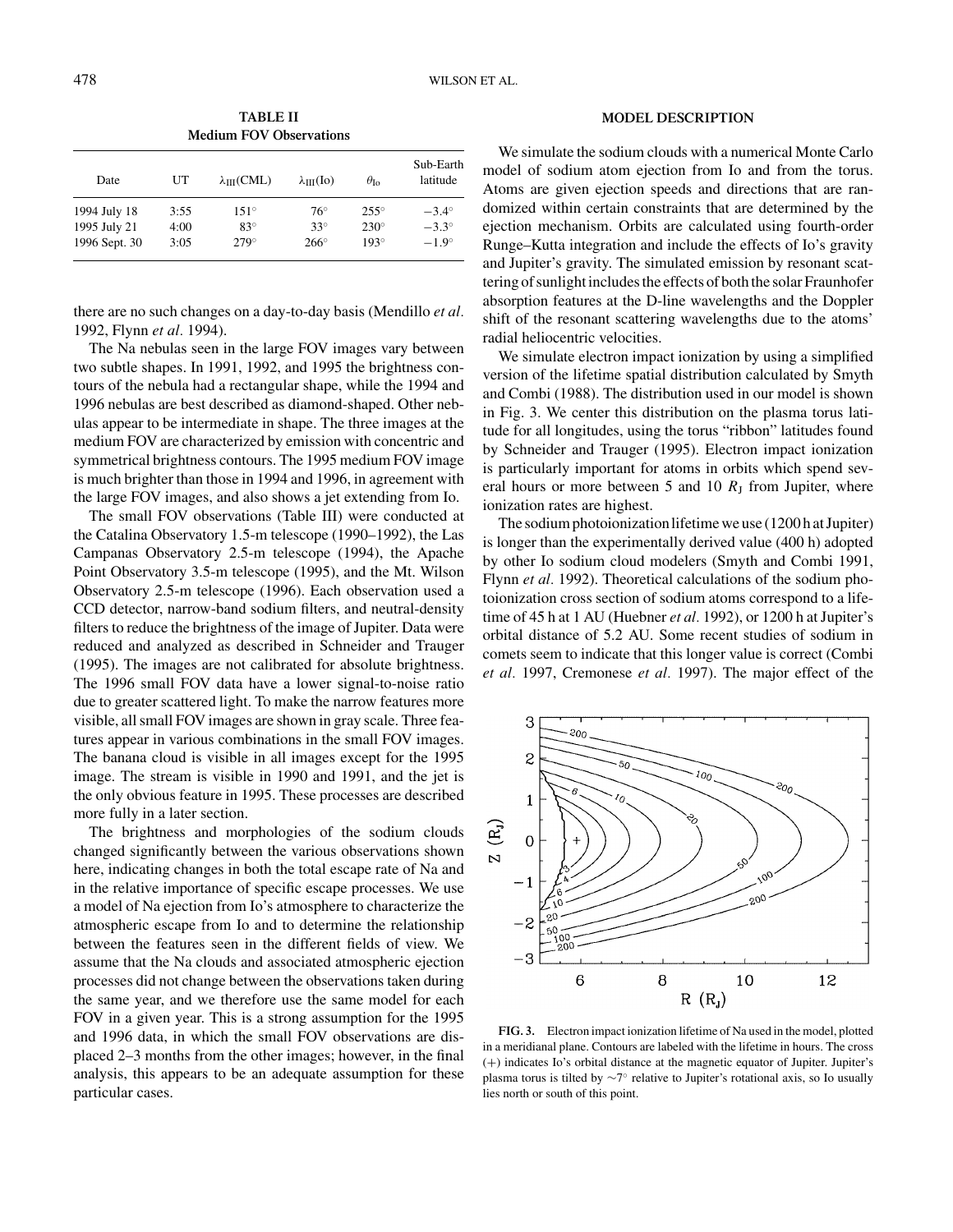**TABLE III Small FOV Observations**

| Date         | UT    | $\lambda_{III} (CML)^d$ | $\lambda_{III}(\text{Io})^b$ | $\theta_{\text{Io}}^c$ | Sub-Earth<br>latitude |
|--------------|-------|-------------------------|------------------------------|------------------------|-----------------------|
| 1990 Jan. 10 | 9:10  | $122^{\circ}$           | $126^\circ$                  | $176^\circ$            | $+2.4^\circ$          |
| 1991 Feb. 6  | 4:47  | $260^\circ$             | $118^\circ$                  | $322^\circ$            | $+0.4^\circ$          |
| 1992 Feb. 9  | 11:43 | $73^\circ$              | $263^\circ$                  | $350^\circ$            | $-1.7^\circ$          |
| 1994 July 25 | 3:23  | $104^\circ$             | $50^{\circ}$                 | $234^\circ$            | $-3.4^\circ$          |
| 1995 May 8   | 7:40  | $230^\circ$             | $95^\circ$                   | $315^\circ$            | $-3.5^\circ$          |
| 1996 June 22 | 6:51  | $120^\circ$             | $269^\circ$                  | $31^\circ$             | $-2.0^\circ$          |

*<sup>a</sup>* System-III (magnetic) longitude of Jupiter's central meridian.

*<sup>b</sup>* System-III longitude of Io.

*<sup>c</sup>* Orbital longitude of Io.

longer lifetime in our model is to allow sodium atoms to travel further from Jupiter before being photoionized. This allows lower speed Na atoms to contribute more to the distant regions of the nebula seen in the large FOV images.

We generate model images by calculating the positions and velocities of the sodium atoms in three dimensions and then calculating the emission from each model particle and adding it to the two-dimensional image array. To save computation time we use models for a limited number of Io magnetic longitudes (29◦, 50◦, 76◦, 95◦, 122◦, 186◦, 230◦, 266◦), which together represent all of the Io magnetic longitudes in the data to within 4◦ (see Tables I–III). These geometries only require the proper rotation around Jupiter to match Io's orbital longitude in each data image. This means that we cannot include radiation pressure in our model since its direction relative to Io depends on Io's orbital longitude; however, with the exception of subtle changes in the banana cloud (Smyth and Combi 1988), the effects of radiation pressure on the sodium clouds at Jupiter are not significant for the broad analysis and spatial scales we are using. Sodium atoms escaping from Jupiter are accelerated away from the Sun, or essentially away from the Earth, meaning that their locations as seen from the Earth are minimally affected. Table IV lists the relevant parameters for each atmospheric escape model, and further details of each process are given in the next section.

# **PROCESS DESCRIPTIONS AND MODELING RESULTS**

Figures 4–6 present model images of the Na clouds generated by the various atmospheric ejection processes. For each escape process, we generate images covering the same three FOVs as the data (15, 70, and 1000  $R<sub>I</sub>$  across, respectively). The geometries are not the same between different FOVs in the same year, so certain features appear differently from one field of view to the next, even though all other aspects of the model are identical. As with the data images, small FOV model images are shown in gray scale. The portion of the 1995 medium FOV image showing the jet is also displayed in gray scale in the model images.

*Pickup ion neutralization: The stream.* The molecular ion stream, which appears intermittently, is created by a two-step process: (1) molecular ions containing sodium  $(NaX^{+})$  are created at Io and picked up by the plasma torus; (2) hours later and far from Io each ion eventually collides with an electron and undergoes one of three reactions, at least two of which yield neutral high-speed sodium  $(Na<sub>fast</sub>)$ :

$$
NaX^{+}_{\text{pickup}} + e^{-}
$$
\n
$$
\rightarrow Na_{\text{fast}} + X_{\text{fast}}
$$
 (dissociative recombination) (1a)\n
$$
\rightarrow Na_{\text{fast}} + X^{+} + e^{-}
$$
 (disociation) (1b)

 $\rightarrow$  Na<sub>fast</sub> + X<sup>+</sup> +  $e^-$  (dissociation) (1b)

 $\rightarrow$  Na<sup>+</sup> + X<sub>fast</sub> + e<sup>-</sup> (dissociation) (1c)

(Schneider *et al.* 1991). The identity of "X" is unknown but may include one or more atoms of O, S, Na (e.g., Johnson 1994a), and Cl (Küppers and Schneider 2000, Moses et al. 2000). NaX<sup>+</sup> has not been detected yet, and its presence is inferred only by the daughter Nafast atoms ejected from the torus. The branching ratios of these reactions are also uncertain, so the observed Nafast ejection rate from the torus is an unknown fraction of the rate of  $\text{NaX}^+$  escape from Io. Possible sources of NaX<sup>+</sup> at Io include photoionization of NaX, electron impact ionization of NaX, and reactions of atmospheric Na with molecular ion species (e.g.,  $SO_2^+$ , Johnson 1994a).

The daughter Na atoms are ejected from a broad region in the torus, the morphology of which is determined by the motions

Process Fixed parameters Free parameters Thermal exospheric • Plasma temperature • Ejection rate of Na<br>charge exchange (50 eV) charge exchange • Dual plasma drift speeds  $(37 + 74 \text{ km/s})$ Stream • *B*-field direction vs • Ejection rate of Na<br>longitude •  $V_{\text{nickun}}$  (10, 30, • *V*pickup (10, 30, 60 km/s) • Initial pitch angle distribution of ions • Lifetime of Na $X^+$  $(3-10 h)$ Jet • *B*-field direction vs • Ejection rate of Na<br>longitude •  $V_{\text{nickun}}$  (10, 30, • *V*<sub>pickup</sub> (10, 30, 60 km/s) • Location of Na ejection 60 km/s)<br>(antijovian hemisphere) • Initial pitch angle (antijovian hemisphere) distribution of ions Atmospheric sputtering • Ejection direction • Ejection rate of Na<br>
(isotropic) • Speed distribution • Speed distribution (from Smyth and Combi 1988) Pilcher *et al.* • Velocity distribution • Ejection rate of Na<br>
"Directional Feature" (20 km/s  $\perp$  to Io's motion)  $(20 \text{ km/s } \perp \text{ to Io's motion})$ 

**TABLE IV Summary of Model Parameters**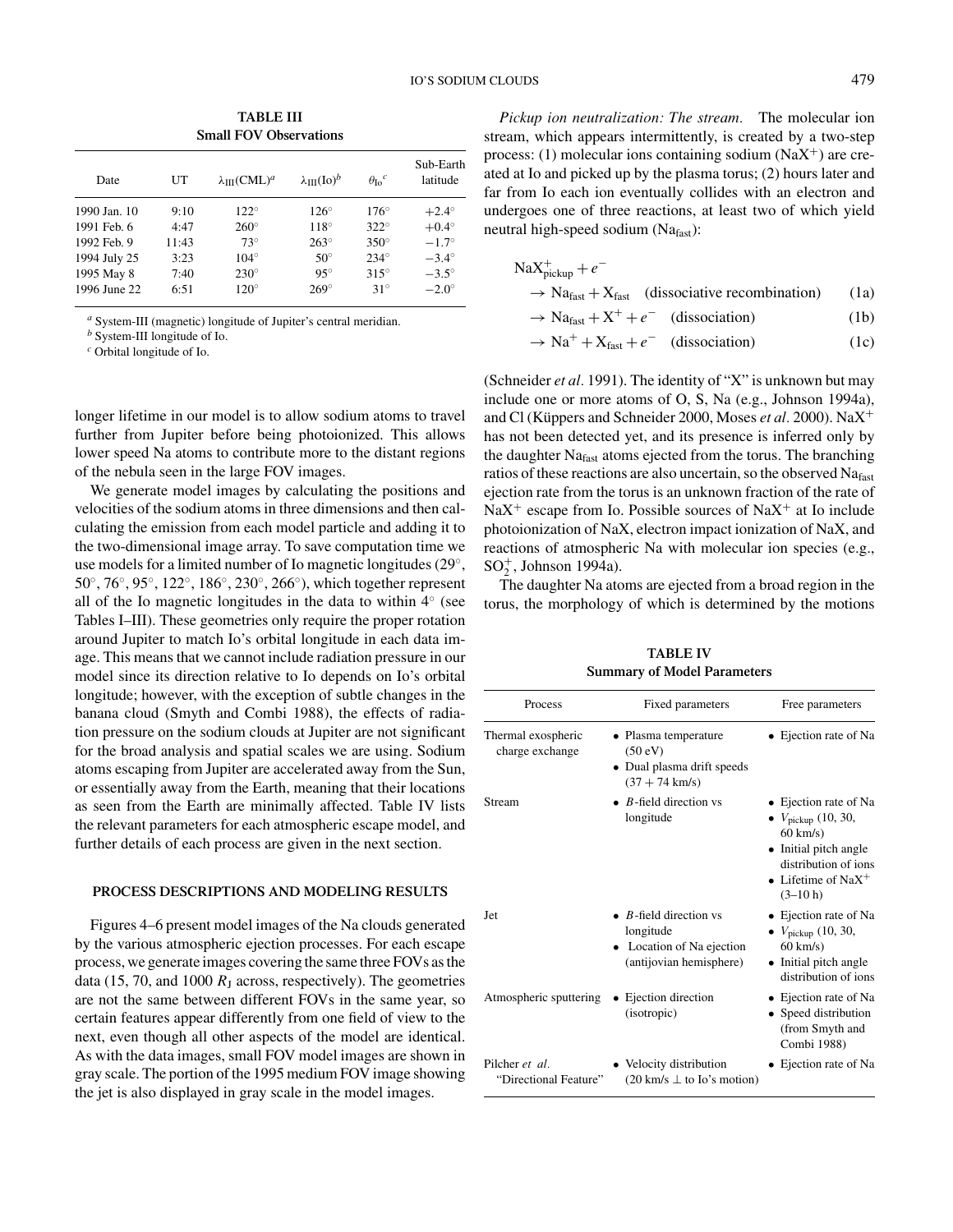

**FIG. 2.** Data images of the sodium clouds. (Left column) Small FOV spanning 15 *R*J. (Middle column). Medium FOV spanning 70 *R*J. (Right column) Large FOV spanning 1000  $R<sub>1</sub>$ . Jupiter is at the center of each image. The banana cloud ('B'), jet ('J'), and stream ('S') are labeled in the small FOV images. Small FOV images are not calibrated for absolute brightness, so relative brightness above the background nebula brightness is indicated in gray scale, with each year scaled according to the intrinsic brightness of the Na. Note that Io saturates a region in the small FOV images that is much larger than Io itself and that an occulting mask was placed over Io in the 1991 image. A larger occulting mask for lunar observations was used in the 1994 large FOV image, obscuring much of the central region of the Na nebula. In the 1995 medium FOV, a region of the image is displayed in gray scale to highlight the jet. Circles indicating Io's location in the medium FOV are not drawn to scale.



**FIG. 4.** Stream model images for the geometries of the 1995 data, using an escape rate of  $2.5 \times 10^{27}$  Na atoms/s. The fields of view are 15, 70, and 1000 *R*<sub>J</sub> from left to right. (a) Parent pickup ions in 10 km/s ring distribution and with lifetime of 3 h. (b) 60 km/s ring distribution and 3-h lifetime. (c) 10 km/s scattered distribution and 3-h lifetime. (d) 60 km/s scattered distribution and 3-h lifetime. (e) 60 km/s scattered distribution and 10-h lifetime. Note that Io is not drawn to scale.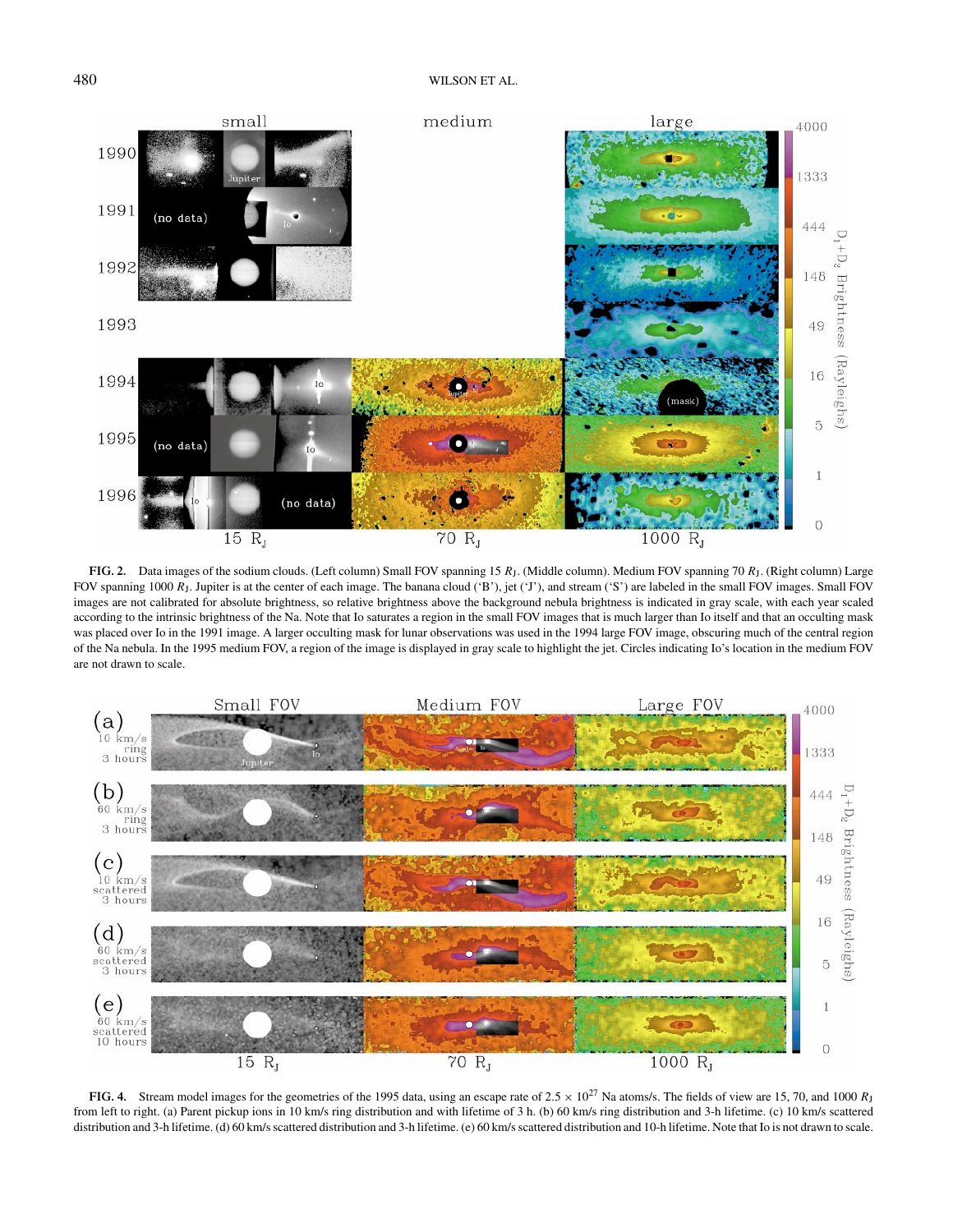

**FIG. 5.** Jet model images for geometries of the 1995 data, using an escape rate of  $1.5 \times 10^{27}$  Na atoms/s. The fields of view are 15, 70, and 1000 *R<sub>1</sub>* from left to right. (a) Parent pickup ions in 10 km/s ring distribution. (b) 60 km/s ring distribution. (c) 10 km/s scattered distribution. (d) 60 km/s scattered distribution.

of the Na $X^+$  pickup ions. The velocities of the ejected atoms are a combination of the magnetospheric rotation speed near Io's orbit (∼74 km/s) and the ion gyromotion (<60 km/s) and bounce motion (<12 km/s) around and along magnetic field lines (Wilson and Schneider 1994). Since the ions bounce along field lines, the sodium source region in the torus at any given longitude moves north and south over the course of several hours.

The free parameters for this model are (1) the ejection rate of Na from pickup ion neutralization, (2) the pickup speed, (3) the velocity modification of the parent ions, and (4) the total lifetime of the pickup ions in the torus. We model pickup speeds of between 10 and 60 km/s (57 km/s is the magnetospheric corotation speed relative to Io), lifetimes of 3 to 10 h, and Na ejection rates of order  $10^{26}$  to  $10^{27}$  atoms/s.

We use two cases for velocity modification of the parent pickup ions. The first case is no modification, resulting in a socalled ring distribution with the gyrospeed equal to the pickup speed. In the second case, Gaussian distributions are used for both the gyrospeeds and initial parallel (to **B**) velocities of the parent ions; this approximates the effects of either pickup followed by collisions in Io's atmosphere (Wilson 1996) or pitchangle scattering by plasma waves.

Figure 4 shows five model simulations of the stream for the same geometries as the 1995 data and with a Na ejection rate of  $2.5 \times 10^{27}$  atoms/s. Lower gyrospeeds (10 km/s, Figs. 4a and 4c) yield an obvious narrow stream feature in the small and medium FOVs and asymmetric and "blotchy" nebulas in the medium and large FOVs. For the same lifetime, higher gyrospeeds (60 km/s, Figs. 4b and 4d) result in a less distinct stream and a smoother, more symmetrical nebula. Similarly, the ring distribution (Figs. 4a and 4b) yields a more obvious stream feature and slightly less uniform nebula compared to the scattered distribution



**FIG. 6.** Images of additional ejection models. The fields of view are 15, 70, and 1000 *R*<sub>J</sub> from left to right. (a) High-speed sputtering ( $\alpha = 7/3$  and  $v_{\text{plasma}} =$ 60 km/s) for the geometries of the 1996 data. (b) Low-speed sputtering ( $\alpha = 3$  and  $v_{\text{plasma}} = 10$  km/s) for 1996 data geometries. (c) Pilcher *et al.* Directional Feature model for the 1995 data geometries.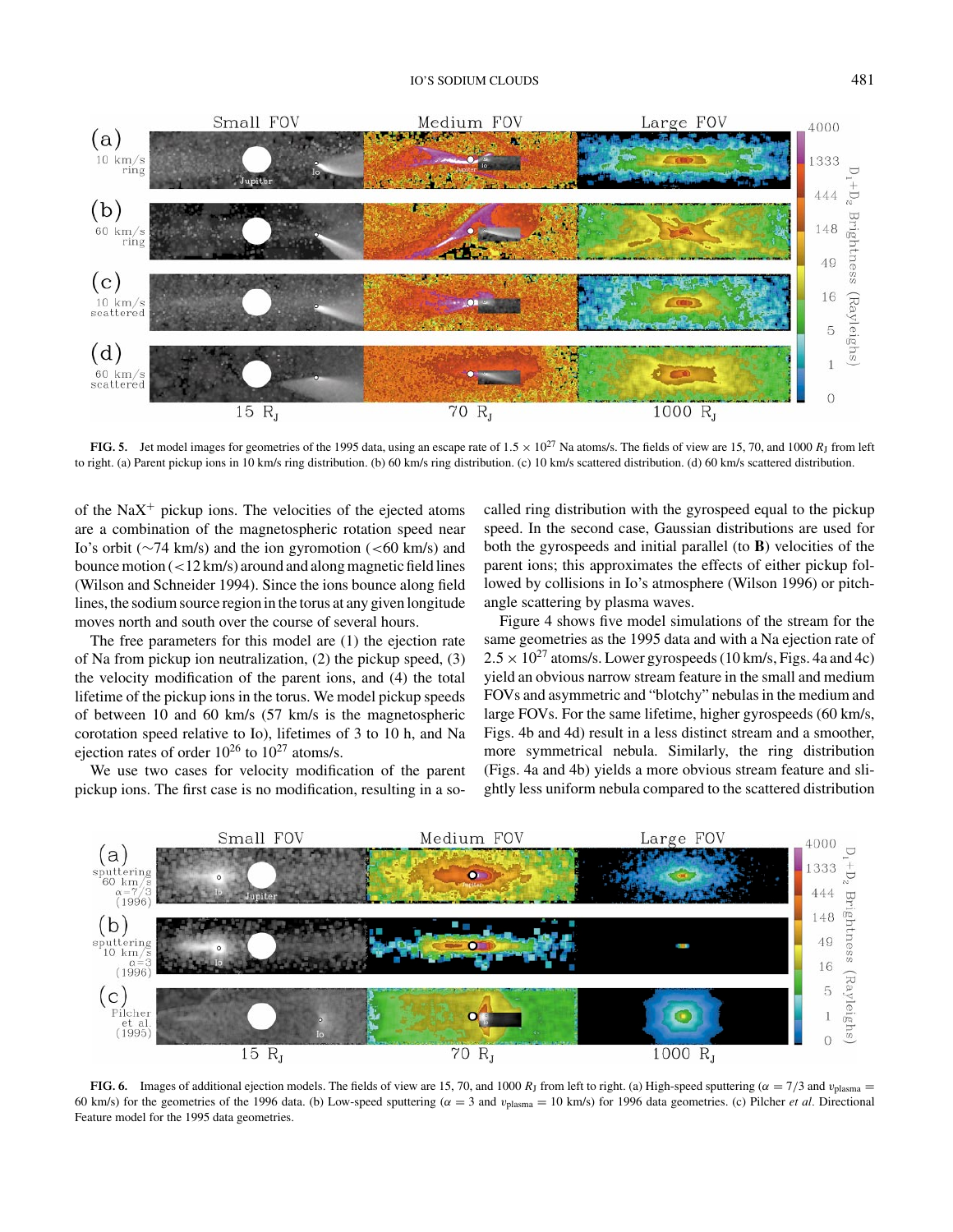(Figs. 4c and 4d). Finally, Figs. 4d and 4e are identical except for the ion lifetime, which is 3 h and 10 h, respectively.

It is not unreasonable to expect the molecular pickup ions in the stream to have a scattered velocity distribution; *in situ* observations by the Galileo spacecraft indicate that a localized ring distribution of heavy molecular pickup ions in the torus produces ion-cyclotron waves (Kivelson *et al.* 1996, Warnecke *et al.* 1997), which should ultimately scatter the ion velocities (Huddleston *et al.* 1997). Given this, and the ability of the scattered distribution models to reproduce the large-scale nebula at high gyrospeeds (Figs. 4d and 4e) and a narrow stream at low gyrospeeds (Fig. 4c), we will simplify our analysis by using only the scattered distribution in the final stream models.

One interesting difference between low- and high-gyrospeed stream models is the total brightness of the nebula; it is dimmer for higher gyrospeeds. This is due to the average speed away from Jupiter and the interplay among ion gyrospeeds, neutral orbital speeds, and ionization by the plasma torus. At low gyrospeeds, ion neutralization produces Na at speeds only slightly higher or lower than the magnetospheric corotation speed of 74 km/s. All of these atoms leave the torus relatively quickly on escape trajectories. For gyrospeeds near 57 km/s, however, some of the Na is liberated at speeds very close to Io's orbital speed  $(74 - 57 = 17$  km/s). These atoms not only fail to move out into the nebula but proceed to orbit Jupiter at Io's orbital distance and are quickly reionized by the torus; thus they contribute relatively little to the sodium cloud emission. High-gyrospeed Na liberated at the opposite cyclotron phase travels at nearly twice the corotation speed  $(74 + 57 = 131$  km/s), thus leaving the system more quickly and contributing less to the nebula emission than atoms traveling at only 74 km/s.

*Pickup ion neutralization: The "stealth stream."* The model of Fig. 4e produces a rectangular nebula in the medium and large FOVs that is very similar to several of the data images, and at the same time it yields a stream in the small FOV that is almost invisible compared to other models. This suggests that the absence of an obvious stream feature in small FOV data images is not necessarily indicative of a lack of molecular pickup ion neutralization. Henceforth we refer to the model in Fig. 4e as the "stealth stream"; it figures prominently in our final analysis.

*Pickup ion neutralization: The jet.* The jet is a narrow cloud which extends from Io in a direction approximately away from Jupiter. Like the stream, the jet is seen only intermittently, and it moves north and south over several hours in a manner corresponding to Io's magnetic longitude (Pilcher *et al.* 1984). Pickup ion neutralization over Io's trailing, antijovian longitudes explains jet observations seen in several data sets (Wilson 1996, Wilson and Schneider 1999, Burger *et al.* 1999); thus this mechanism is a variant of the stream, with ions being neutralized within seconds of their pickup instead of hours. The antijovian location of the source region indicates that the jet is a result of the escape or "rip-off" of Io's ionosphere (Wilson 1996, Wilson

and Schneider 1999). We assume in this study that the forward drift speed of the ions when they are neutralized is the same as the pickup speed, since the ions are created and destroyed in nearly the same location. It is uncertain at this point whether the parent ions are  $Na<sup>+</sup>$  ions that charge exchange with Na in the atmosphere or simply the  $\text{NaX}^+$  ions of the stream being dissociated near Io by reactions (1a) and (1b) (Wilson 1996, Wilson and Schneider 1999).

The free parameters for the jet model are (1) the ejection rate of Na, (2) the pickup speed of the parent ions, and (3) the velocity modification of the pickup ions. These parameters are identical to those of the stream model, except that the pickup ion lifetime is fixed at a much shorter value. Pickup ions are presumably neutralized at all ion cyclotron phases; however, the fast sodium thus created does not escape at all gyrophases, because Io blocks the atoms that are sent toward Jupiter. We therefore save computation time in the model by limiting the ion gyrophases to those most likely to result in escape of Na.

Figure 5 shows four models of the jet for the same geometries as the 1995 data and with a Na ejection rate of  $1.5 \times$  $10^{27}$  atoms/s. Jet models using a ring distribution (Figs. 5a and 5b) produce a more distinct jet in the small and medium FOVs, a "lumpy" nebula in the medium FOV, and a distinctly X-shaped nebula in the large FOVs. The scattered distribution, on the other hand, produces a more symmetric and smoother nebula in the medium and large FOVs, more like what is seen in the data.

This adaptation of the stream model to the jet by Wilson (1996) and Wilson and Schneider (1999) was originally inspired by images and spectra of Pilcher *et al.* (1984), Goldberg *et al.* (1984), and Schneider (1988), as well as the groundbreaking realization by Schneider (1988) that charge exchange of pickup ions at Io could lead to narrowly directed ejection of fast neutrals. The ability of our model to reproduce the long ( $\sim$ 10  $R_{\rm I}$ ) jet seen in the 1995 medium FOV of Fig. 2, as well as the Galileo image of the jet near Io (Burger *et al.* 1999), provides further evidence of its validity. However, a full comparison between the data images and the jet models reveals that the jet process is probably never the only Na ejection process at work. Although the small FOV image in 1995 (Fig. 2) shows only a jet, none of the jet models can entirely match all three FOVs from that or any other year. The model in Fig. 5c comes close with a straight jet in the small FOV and a smooth, symmetric nebula in the large FOV. However, it produces a distinctly asymmetric nebula in the medium FOV, contrary to the data. Something similar to the stealth stream model of Fig. 4e must be occurring along with the jet in 1995 to account for the inner nebula.

*Banana cloud and atmospheric sputtering.* Atmospheric sputtering is a process in which plasma torus ions impact neutrals in Io's atmosphere, initiating a cascade of collisions which can ultimately eject several atoms and molecules from the atmosphere for each incident ion (Johnson 1994b). Smyth and Combi (1988) have modeled the near-Io clouds formed by atmospheric sputtering ejection in great detail, demonstrating that isotropic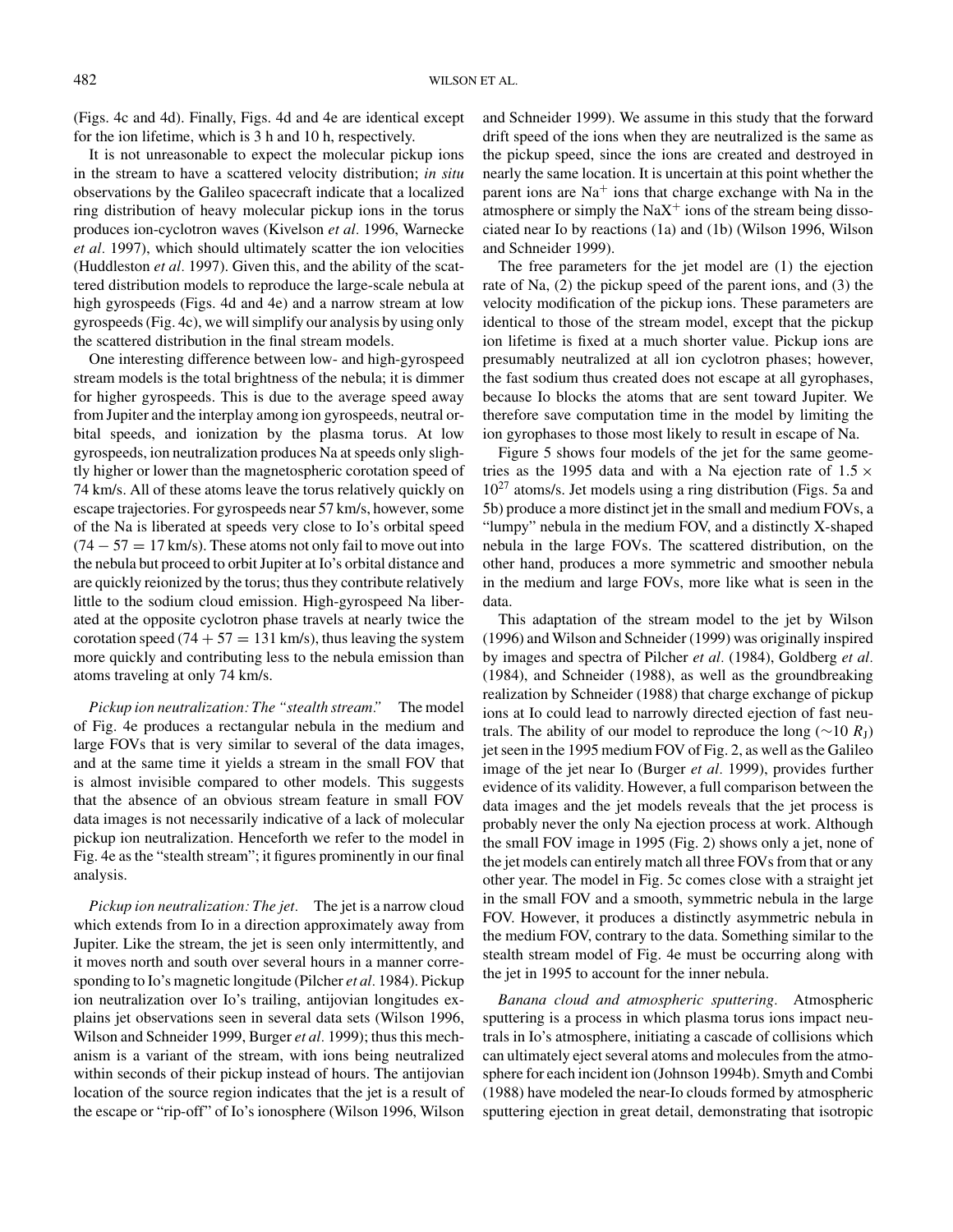ejection from Io by this process can produce the banana cloud. However, the contribution of this process to the nebula has until now been ignored in interpretations of nebula images. Here we use our model to test isotropic ejection from Io using the sputtering velocity distribution of Smyth and Combi.

Along with the ejection rate, the only other free parameter in our atmospheric sputtering model is the speed distribution of the Na atoms escaping from Io. Smyth and Combi (1988) calculated a theoretical form of the speed distribution resulting from atmospheric sputtering. The nonnormalized flux of atoms as a function of speed is given by

$$
\bar{\phi}(v; \alpha, v_b, v_M) = \frac{1}{v_b} \left(\frac{v}{v_b}\right)^3 \left(\frac{v_b^2}{v^2 + v_b^2}\right)^\alpha
$$
\n
$$
\times \left[1 - \left(\frac{v^2 + v_b^2}{v_M^2}\right)^{1/2}\right],\tag{2}
$$

where v is the ejection speed of the atom,  $\alpha$  is a parameter affecting the overall shape of the speed distribution,  $v<sub>b</sub>$  is a "low cutoff" speed to prevent the slowest nonescaping atoms from dominating the distribution, and  $v_M$  is equal to  $[2M/(M+m)]v_{\text{Plasma}}$ , the maximum velocity an atom of mass *m* can obtain in a single elastic collision with an ion of mass  $M$  traveling at  $v_{Plasma}$ (Smyth and Combi 1988). Smyth and Combi have considered  $\alpha$  values of 7/3 and 3, and we use these values for our models. For each model, we use a speed distribution which is a combination of the distribution resulting from sulfur ions colliding with Na and the distribution resulting from oxygen ions colliding with Na. In their studies of the Na speed distribution near Io, Smyth and Combi assumed that ions hit Io's atmosphere at the relative magnetospheric corotation speed of 57 km/s. However, given the evidence for slowed plasma near Io in images of the stream (Schneider *et al.* 1991, Wilson and Schneider 1994), from *in situ* data (e.g., Frank *et al.* 1996), and from theoretical models of plasma flow past Io (e.g., Linker *et al.* 1991), we generate models with relative plasma speeds ranging from 10 (slowed) to 60 km/s (corotation speed).

For completeness, it is worth noting some subtle effects on the banana cloud which we are ignoring in our model. First, the torus is not symmetric around all longitudes of Jupiter. The radial distances and values of the peak plasma density and temperature are functions of both magnetic longitude and local time (Schneider and Trauger 1995), so the ionization rates of Na vary from the average rates we assume in our model. Second, a small fraction (10%) of the Na atoms in the banana are scattered by elastic collisions with torus ions before they are ionized (Brown *et al.* 1983, Schneider *et al.* 1989, and references therein). We ignore these collisions, which means that the banana cloud is not actually as narrow as our model would suggest.

In our model, the form of the speed distribution resulting from atmospheric sputtering has a strong influence on the appearance of the resulting sodium cloud. Figures 6a and 6b show two models of atmospheric sputtering for the geometries of the

1996 data with ejection rates of  $6 \times 10^{26}$  atoms/s. The model in Fig. 6a has the highest overall speed range of the models we tested, with  $\alpha = 7/3$  and  $v_{Plasma} = 60$  km/s, while the model in Fig. 6b has the lowest speeds, with  $\alpha = 3$  and  $v_{Plasma} =$ 10 km/s.

We can draw two important conclusions from the atmospheric sputtering models in Fig. 6. First, any speed distribution we choose in the range bracketed by Figs. 6a and 6b produces the banana cloud in the small FOV. Second, higher speed distributions of atmospheric sputtering can contribute to the sodium nebula. Determining the exact sputtering speed distribution from the data is beyond the scope of this paper, so the extent to which sputtering actually contributes to the nebula remains an open issue.

Even with an uncertain contribution of atmospheric sputtering to the nebula and the approximations made in our model, some interpretations can be made. The small FOV data from 1992, 1994, and 1996 show only the banana cloud with little or no evidence of the stream or jet; and the corresponding large FOV images each show a nebula which our high-speed sputtering model has some success in reproducing. We will assume that pickup processes account for any portion of the distant sodium emission for which the sputtering model alone cannot account. The stealth stream is a particularly good candidate for making the nebula since it produces little or no obvious feature in the small FOV. We model the years which show only the banana cloud in the small FOV by combining the stealth stream and sputtering in amounts which are as consistent as possible with all three FOVs. If the true sputtering distribution is actually faster than the fastest sputtering model here, then a smaller total sputtering rate is capable of producing the same nebula, and we are overestimating the ejection rates from both the stealth stream and sputtering in those years.

*Earlier "Directional Feature" model.* Pilcher *et al.* (1984) used a different model to explain the jet, or "directional feature" as they referred to it. In their model, Na is ejected from Io's exobase at ∼20 km/s and in directions roughly perpendicular to Io's orbital motion. Preferential ionization of the Na either north or south of Io's orbital plane by the tilted, rotating plasma torus results in a broad cloud feature which extends slightly in the opposite direction; thus the cloud feature moves north and south in phase with Io's magnetic longitude.

The Pilcher *et al.* model does not compare favorably with our data. Figure 6c shows model images using an escape rate of  $4 \times 10^{26}$  atoms/s for the geometries of the 1995 data where a jet is seen in both the small and medium FOVs. The model fails to reproduce the jet at either spatial scale, and it suffers the same problem as the thermal charge exchange model in the medium and large FOVs: a high-speed source localized at Io always results in an asymmetric inner nebula. The stripes in the large FOV model image result from the perfectly monoenergetic source in the model and should therefore not be taken literally; we are concerned here with the large-scale morphology of the cloud. It should be noted that atmospheric sputtering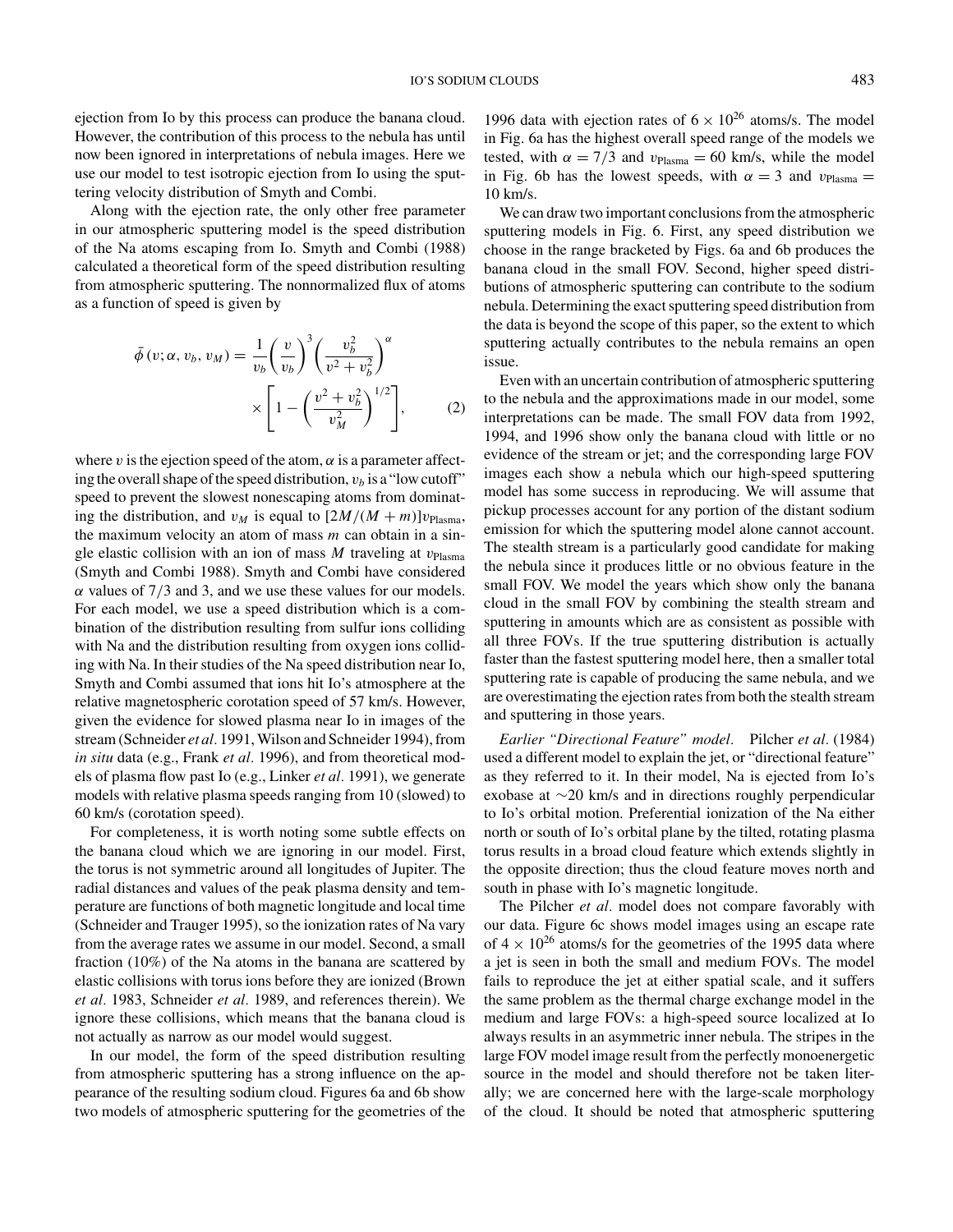

**FIG. 7.** Thermal exospheric charge exchange models for the complete data set. The fields of view are 15, 70, and 1000 *R*<sup>J</sup> from left to right. Model parameters are given in Table V. These models are meant to derive upper limits to the thermal charge exchange process from the medium and large FOVs; they do not include other features seen in the small and medium FOVs.



FIG. 8. Final combined models of sputtering, stream, and jet processes for complete data set. The fields of view are 15, 70, and 1000 *R*<sub>J</sub> from left to right. The banana cloud ('B'), jet ('J'), and stream ('S') are labeled in the small FOV images. Model parameters are given in Table VI.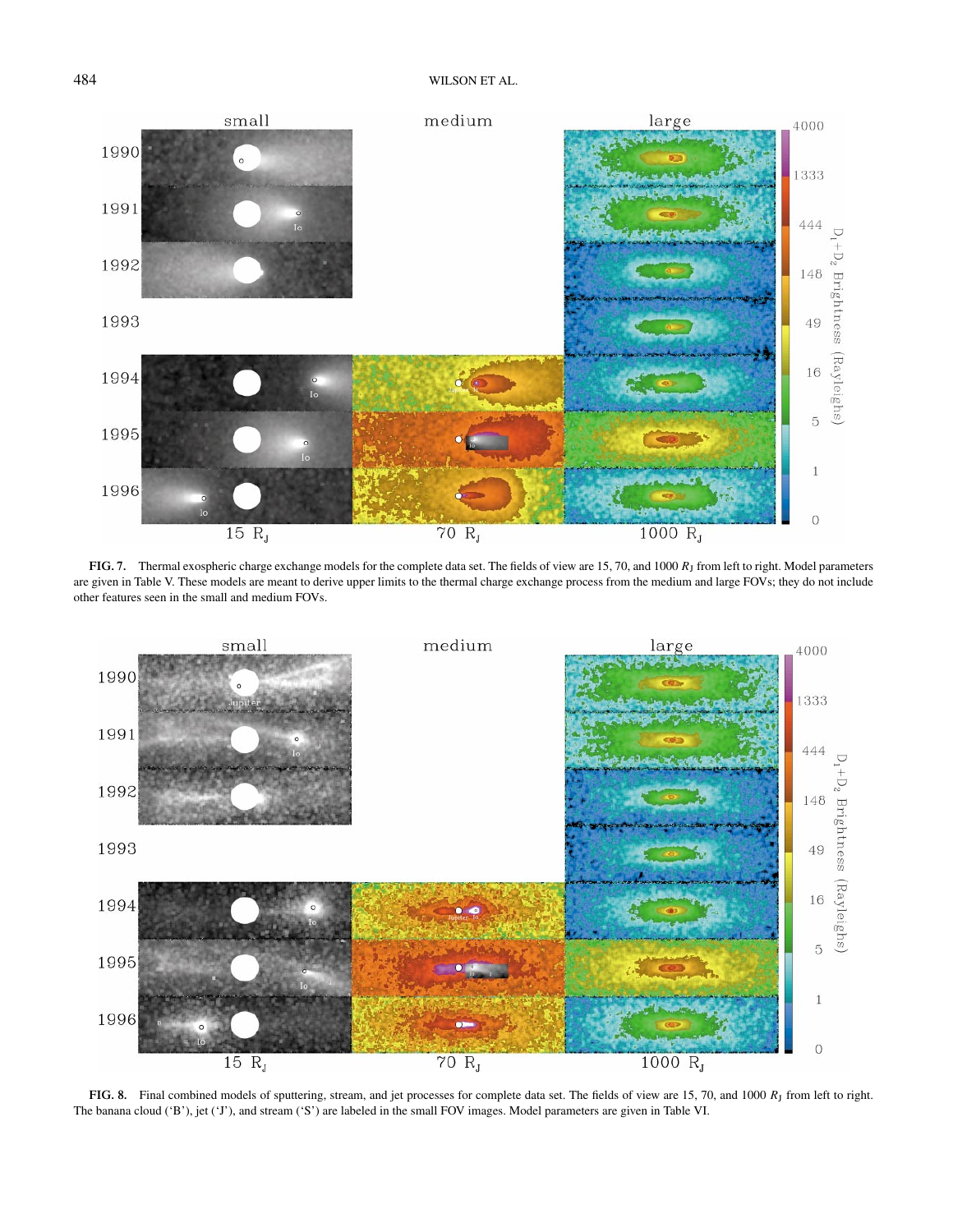produces the Pilcher *et al.*source distribution as a small part of a much broader and mostly slower velocity distribution. However, Pilcher *et al.* required a limited range of speeds close to 20 km/s to produce a north–south directional effect in their model, and they found that ejection speeds which are too low resulted in directionality opposite to the observed jet. Given the model's inability to produce the jet here, and the lower ejection speeds from atmospheric sputtering, we amplify the conclusion of Wilson and Schneider (1999) that the Pilcher *et al.* mechanism is not responsible for the jet and that it does not proceed at rates above what would be expected as part of the atmospheric sputtering distribution. We will not include this model in our final analysis of the data.

*Exospheric charge exchange "fan."* Charge exchange between thermal torus  $Na<sup>+</sup>$  ions with Na atoms in Io's exosphere became the paradigm high-speed sodium mechanism when sodium speeds of tens of kilometers per second were first measured spectroscopically (Eviatar *et al.* 1976, Brown and Schneider 1981):

$$
Natorus+ + Naexosphere \rightarrow Na* + Napickup+.
$$
 (3)

This mechanism was assumed to be the source of the large FOV nebula upon its discovery (Mendillo *et al.* 1990, Smyth 1992), although simple models produced an obvious spiral-arm structure and east–west asymmetry which is not seen in data images. Refinements of the model used a two-component velocity distribution to smear out the spiral-arm structure and more closely reproduce the observed nebula (Smyth and Combi 1991, Flynn *et al.* 1992, Mendillo *et al.* 1992).

Figure 7 shows models of thermal exospheric charge exchange for each of the data images, and Table V lists the ejection rates used for each year. This model is similar to the two-component model of Smyth and Combi (1991); the plasma temperature is 50 eV, and 1/3 of the plasma flows at 37 km/s while 2/3 flows at the corotation speed of 74 km/s. The rate of Na ejection from Io is the only free parameter for this model, and we adjust it for each year to match the data brightnesses as closely as possible. In the large FOV, the "flaring angle" of the nebula arises from a

**TABLE V Upper Limits for Thermal Charge Exchange Rate**

| Year | Rate<br>$(10^{26}$ Na atoms/s) |  |  |
|------|--------------------------------|--|--|
| 1990 | 4                              |  |  |
| 1991 | $\overline{4}$                 |  |  |
| 1992 | 1.5                            |  |  |
| 1993 | 1.5                            |  |  |
| 1994 | $\overline{c}$                 |  |  |
| 1995 | 15                             |  |  |
| 1996 | $\mathbf{3}$                   |  |  |

combination of the plasma drift speed and the thermal velocities of ions in the torus ( $T = 50$  eV, giving  $v_{\text{avg}} = 23$  km/s). The forward velocity is sufficient to eject atoms from the system on nearly straight trajectories, and the thermal velocities of the parent ions cause the daughter atoms to spread out as they leave the system, producing the characteristic shape of the nebula.

Despite its ability to approximate the Na nebula in the large FOV, thermal exospheric charge exchange is probably not the primary sodium ejection mechanism at Io. On spatial scales of the small FOV, the predicted fan-shaped cloud leading Io has never been identified unambiguously in any images dating back to at least 1980. The medium FOV images of Fig. 7 reveal that thermal charge exchange acting alone is not consistent with the data. The model produces a highly asymmetric cloud that is usually much brighter on one side of Jupiter than the other; but the brightness contours in the medium FOV data images (Fig. 2) show that Na emission is nearly the same on both sides of Jupiter. So, although the two-velocity component model is able to smear the spiral arms in the distant nebula, at smaller spatial scales it still results in highly asymmetric clouds, which are not observed. We therefore treat the model results here as extreme upper limits to the thermal exospheric charge exchange rate.

#### **COMBINED MODELS AND EJECTION RATES**

For our final combined models we use the sputtering and pickup ion neutralization models only. We derive Na escape rates from Io for each process and for each set of images by comparing model images with data to match the morphology and brightness of the Na clouds seen in all three FOVs. Given that the stream, the jet, and sputtering all eject sodium into the nebula, there are no unique solutions to the data for any given year. However, since the nebulae of 1990, 1991, and 1995 resemble the stealth stream model so closely, it is most likely that the stream, and not a coincidental combination of other processes, is the dominant mechanism for forming those nebulae. Table VI lists the ejection rates found for each process, and the final model images are shown in Fig. 8. Error estimates include uncertainties in absolute brightness of the data  $(\pm 20\%)$  and imperfect matches between model and data images.

We obtain Na ejection rates in the 1990 and 1991 data partly by trying to achieve the correct relative brightnesses of stream and banana in the model as seen in the small FOVs. The banana cloud is barely visible in the 1991 image near Jupiter, but we assume that it existed on that night (Feb. 6, 1991) as it was seen more clearly with the better geometries on several previous nights (Jan. 31, Feb. 2, 3, 5; Wilson and Schneider 1994). The 1991 image we use here was chosen to be as close as possible in time to the large FOV image taken on Feb. 7 and unfortunately is a poor viewing angle for the banana cloud.

The 1992, 1994, and 1996 data are modeled by first using the stealth stream to produce the nebula and then adding as much atmospheric sputtering as possible while remaining consistent with the small and medium FOVs. There are no small or medium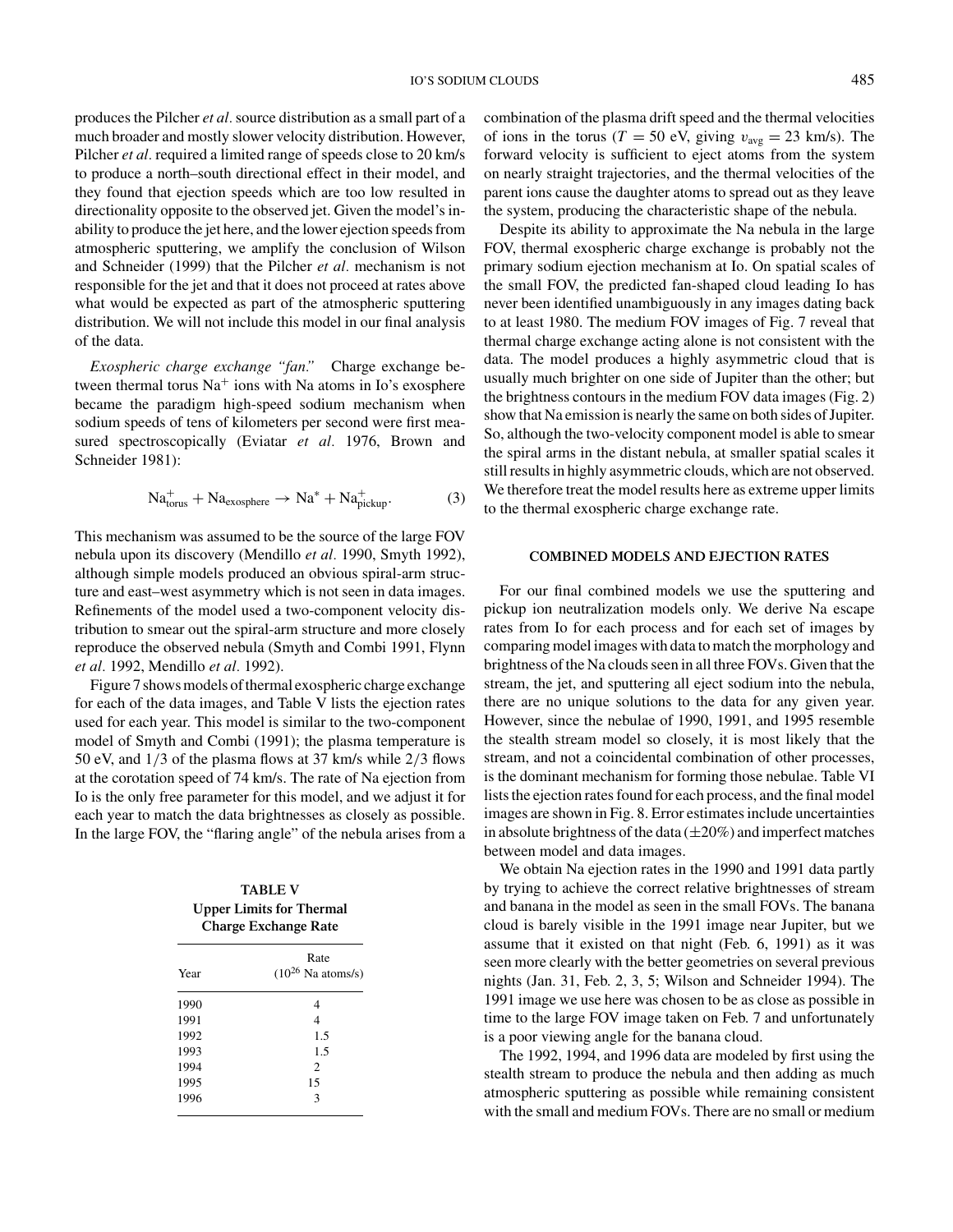| Year |                                              | $\text{Na}_{\text{pickup}}^+$ or $\text{NaX}_{\text{pickup}}^+$ neutralization |                            |                   |               |
|------|----------------------------------------------|--------------------------------------------------------------------------------|----------------------------|-------------------|---------------|
|      | Atmospheric sputtering:<br>"Banana" & nebula | Stealth stream<br>& nebula                                                     | Other<br>stream            | Jet               | Total         |
| 1990 | $2.0 \pm 0.7$                                | $4.5 \pm 1.6$                                                                  | $1.2 \pm 0.4^b$            | (<1)              | $7.7 \pm 1.8$ |
| 1991 | $1.5 \pm 1.0$                                | $4.0 \pm 1.4$                                                                  | $2.0 \pm 0.7$ <sup>c</sup> | $0.05 \pm 0.02^c$ | $7.6 \pm 1.6$ |
| 1992 | $1.2 \pm 0.6$                                | $2.0 \pm 1.0$                                                                  | $(<0.3)^{b}$               | (< 0.5)           | $3.2 \pm 1.2$ |
| 1993 | $0.0 - 3.0$                                  | $1.8 \pm 0.7$                                                                  | (< 0.5)                    | (< 0.5)           | $3.3 \pm 1.6$ |
| 1994 | $8 \pm 3$                                    | $2 \pm 1$                                                                      | $(<.5)^b$                  | (< .5)            | $10 \pm 3$    |
| 1995 | $(\leq 2)$                                   | $22 \pm 8$                                                                     | ( <b>4</b> ) <sup>b</sup>  | $3 + 2^d$         | $25 \pm 8$    |
| 1996 | $9 \pm 3$                                    | $3 \pm 1$                                                                      | $(<.5)^b$                  | (< .5)            | $12 + 3$      |

**TABLE VI Na Ejection Rates: Sputtering and Pickup Ion Neutralization***<sup>a</sup>*

<sup>*a*</sup> In units of 10<sup>26</sup> Na atoms/s. Values in parentheses indicate upper limit for an undetected process.

*<sup>b</sup>* Gyrospeed <sup>=</sup> 10 km/s, or limit for gyrospeed <sup>=</sup> 10 km/s. *<sup>c</sup>* Gyrospeed <sup>=</sup> 30 km/s. *<sup>d</sup>* Combination of gyrospeeds from 10 to 60 km/s.

FOV images for 1993, so we have weaker constraints on rates and processes for that year.

### **DISCUSSION**

Our results, as well as results of earlier work, indicate that the flow of plasma through Io's ionosphere is a significant driver of Io's atmospheric escape. The relatively small molecular ion production rates inferred from earlier stream observations require a total source region population that is many times greater than the exosphere (Wilson and Schneider 1994), and we have found even higher stream production rates here. *In situ* measurements by the Galileo spacecraft have revealed significantly slowed plasma near Io (Frank *et al.* 1996) and a dense ionosphere around it (Hinson *et al.* 1998), suggesting that Io's collisionally thick neutral atmosphere interacts with a significant flux of plasma. Added to these points are the observed lack of the thermal exospheric charge exchange fan in this work and the observed presence of the jet found here and by many other observers (Goldberg *et al.* 1984, Pilcher *et al.* 1984, Schneider 1988, Cremonese *et al.* 1992, Mendillo *et al.* 1997, Burger *et al.* 1999, Takahashi *et al.* 2000). The lack of the exospheric charge exchange fan does not rule out charge exchange between torus ions and atmospheric neutrals. In fact, charge exchange may be an important source of ions for both the stream and the jet, but these reactions must be happening within collisionally thick regions of the atmosphere where the products cannot escape to space on collisionless paths. Neutral products of charge exchange there must collide with other neutrals, initiating sputtering cascades "from below," as suggested by Wilson and Schneider (1999). The ion products of charge exchange there can be energized by pickup, leading to additional energetic charge exchange reactions and sputtering cascades. Those  $Na^+$  and  $NaX^+$  ions which survive to escape out the "top" of the atmosphere do so with pickup energy distributions and produce the jet and the stream.

The total Na ejection rates we find here  $[(3-25) \times 10^{26}$  atoms/ s] are significantly larger than those found in previous studies, partly because, for the first time, we have considered all cloud features and their corresponding escape processes simultaneously in our model. In previous work, the banana, the narrow stream, the jet, and the nebula have all been modeled separately from different data sets. In addition, earlier nebula modelers (e.g., Smyth and Combi 1991, Flynn *et al.* 1992) underestimated the supply rate in some cases because they did not consider the contribution of atmospheric sputtering, which requires a higher ejection rate than other processes to result in the same nebula brightness. Previous stream models (Wilson and Schneider 1994) lacked electron impact ionization and were therefore unable to accurately reproduce the high-gyrospeed stealth stream; they focused on the narrow, low-gyrospeed component of the stream, thereby leading to underestimates of the supply rate. Assuming the escape of "invisible"  $Na<sup>+</sup>$  does not dominate the total loss of Na from Io, then the Na escape rates found here are consistent with accepted Na mixing ratios in the torus ( $\sim$ 3%; Gehrels and Stone 1983, Krimigis and Roelof 1983, Bagenal 1985, 1994) and the total atmospheric escape rate from Io, which is thought to be equivalent to  $\sim$ few × 10<sup>28</sup> atoms/s (Barbosa *et al.* 1983, Smyth 1992, Brown 1994).

Although it was recognized earlier that atmospheric sputtering could contribute to the extended regions of the Na clouds (e.g., Smyth 1992), no images of the large FOV Na nebula have been analyzed in terms of atmospheric sputtering until now. Where the sputtering rate can be quantified, we have found rates of  $(1.2-9) \times 10^{26}$  atoms/s, comparable to or higher than rates found in other studies. Smyth and Combi (1988) calculated sputtering rates of  $(1.7–2.7) \times 10^{26}$  atoms/s from modeling spectra of the banana cloud, and Smyth and Combi (1997) calculated a sputtering rate of  $(1.7–2.7) \times 10^{26}$  atoms/s from emission data that included measurements very close to Io. Cremonese *et al.* (1998) calculated low-speed Na escape rates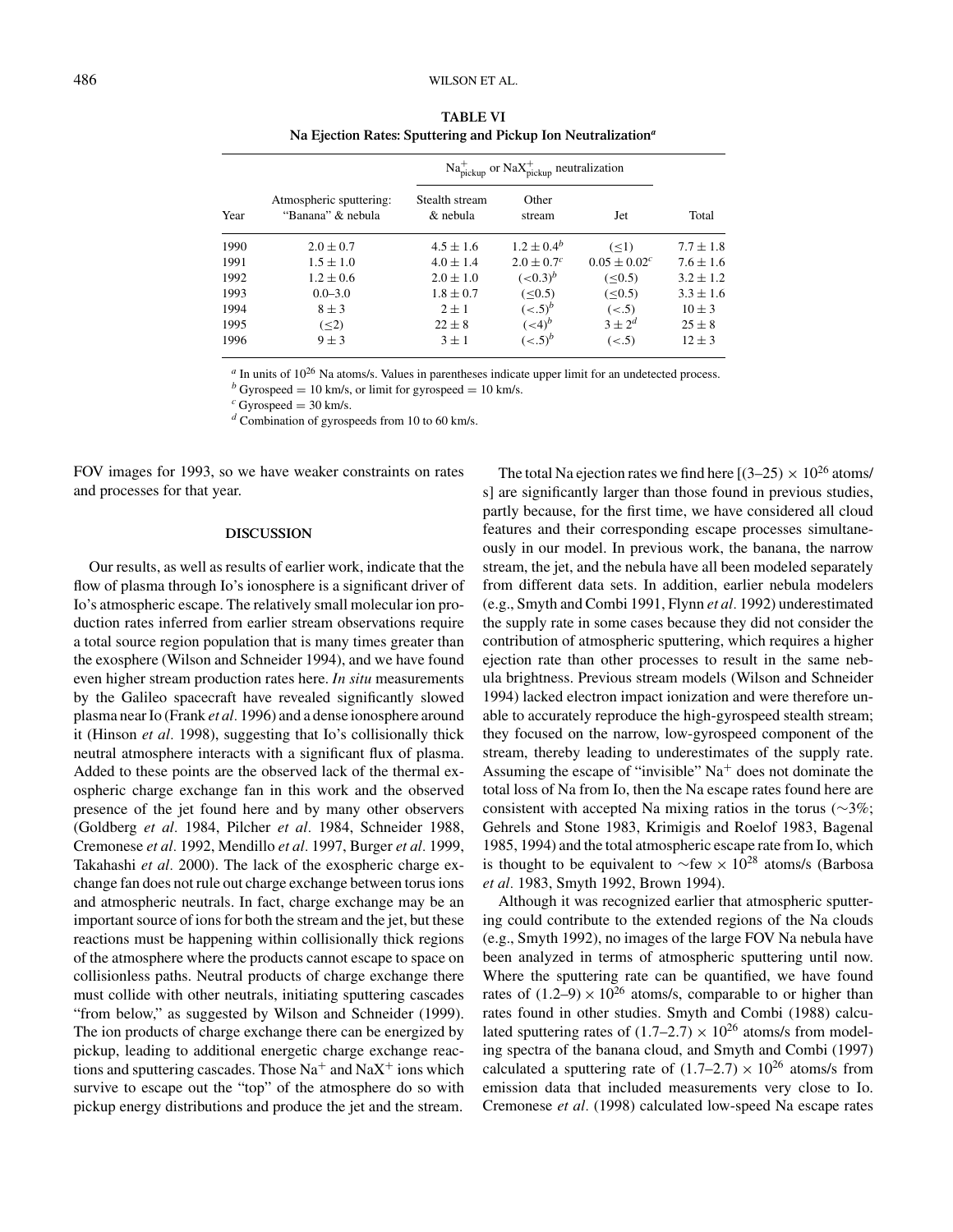of  $(0.7–2.5) \times 10^{26}$  atoms/s by modeling high-resolution spectra of the banana cloud. Despite these promising results, some uncertainties remain: (1) the speed distribution in our data is undetermined, (2) our model does not include the subtle effects on the banana cloud, and (3) some of our rates were derived from the noncalibrated small FOV images by comparing the brightness of the banana to the stream.

The stealth stream process, or something that produces a similar Na cloud, may at times be the greatest supplier of Io's Na clouds. If our interpretation here is correct, the stealth stream is composed of high-gyrospeed  $\text{NaX}^+$  ions (60 km/s) which are not confined to a ring distribution and which have a lifetime of at least ∼10 h. Since longer lifetimes simply result in more uniform nebulae and less visible streams, the actual lifetime could be much longer than the 10-h model used here. We have explained this distributed source with the molecular ion stream process only because we know that the stream occurs from the lower gyrospeed cloud features seen in some data, but it is possible that the stealth stream involves a different process altogether. For instance, recombination of thermal  $Na<sup>+</sup>$  ions in the torus could also produce a cloud feature like this if there were a means of recombining them on a time scale shorter than the diffusion time out of the torus. Since thermal  $Na<sup>+</sup>$  ions in the torus have lower gyrospeeds ( $v_{\text{avg}} = 23$  km/s) than those in the stealth stream model (57 km/s), a smaller ejection rate would suffice to yield the same nebula brightnesses. However, under nominal torus conditions, atomic recombination is too slow by a few orders of magnitude (Brown and Schneider 1981).

Although the presence of NaX<sup>+</sup> is inferred from the ∼fewhour ion lifetimes seen in the narrow, low-gyrospeed stream images, we do not know the identity of  $\text{NaX}^+$ , its production mechanisms, or its efficiency for producing Na<sub>fast</sub> in the torus. Wilson and Schneider (1999) suggest that ionospheric photochemistry and reactions of impinging torus ions are the two most likely production mechanisms, with electron impact ionization probably being less significant. Wilson and Schneider (1994) assumed that only  $\sim$ 20% of NaX<sup>+</sup> yields Na<sub>fast</sub>, assuming "X" is some combination of S and O. This would mean that  $\text{NaX}^+$  escapes from the ionosphere at five times the rate of  $\text{Na}_{\text{fast}}$ production visible in the stream. If this ratio is correct, and if our interpretation of the stealth stream is correct, then our maximum derived NaX<sup>+</sup> destruction rate of  $(2.2 \pm 8) \times 10^{27}$  ions/s in 1995 implies a NaX<sup>+</sup> escape rate of  $(1.1 \pm .4) \times 10^{28}$  ions/s, an unreasonably large fraction of the total mass loss rate from Io. This may mean that the actual branching ratio to produce Nafast is closer to 100% or that a yet-to-be identified process is producing Nafast in the torus.

NaCl is now a candidate molecule for the stream, given the discovery of Cl ions in the torus (Küppers and Schneider 2000) and new atmospheric chemistry models that predict the formation of NaCl<sup>+</sup> in Io's ionosphere from volcanically outgassed NaCl (Moses *et al.* 2000). Although NaCl is prone to condensing onto dust particles in Io's atmosphere (Moses *et al.* 2000), it is unclear whether or not charged dust grains could account for the observed Na escape rates. Our observations would require ∼10–100 kg/s of NaCl escape via dust to substitute for the stealth stream process. This is significantly larger than the estimated dust escape rates of .001 kg/s (Horányi *et al.* 1997) and .006–10 kg/s (Graps *et al.* 2000) that are based on dust detections by the Galileo spacecraft.

The banana cloud and the jet may be indicative of conditions in separate, localized atmospheric regions on Io. The banana cloud is populated mostly from ejection over Io's trailing, subjovian quarter (Smyth and Combi 1988), while low-speed atoms sputtered from the leading longitudes of Io populate the inner nebula beyond Io's orbital distance (Smyth and McElroy 1978, Smyth 1992). Thus, isotropic atmospheric sputtering will populate both of these cloud regions. On the other hand, certain characteristics of the jet indicate that it is produced from only the trailing, antijovian quarter of Io (Wilson and Schneider 1999), the region where sputtering contributes the least to any cloud feature. Changes in the atmospheric abundance over this trailing, antijovian quarter could therefore alter the strength of the jet source relative to sputtered cloud features.

Global properties of Io's atmosphere may affect Na escape rates and are probably more important in this respect than conditions in the torus. Changing volcanic activity may alter the abundance and composition of the atmosphere and therefore the chemical production and loss rates of Na and NaX (e.g., Moses *et al.* 2000). Even assuming a constant atmospheric composition, changes in the ion residence times in the atmosphere may determine whether or not  $\text{NaX}^+$  ions recombine before they can escape to the torus to form the stream (e.g., Summers and Strobel 1996). Changes in torus composition and/or electron temperature might affect sputtering rates or reaction rates involving  $\text{NaX}^+$  in the torus or at the top of Io's atmosphere, but the only observed correlation between torus conditions and sodium cloud brightness indicates that sodium cloud changes *precede* changes in the torus (Brown and Bouchez 1997), a phenomenon that is inconsistent with atmospheric escape rates being affected by torus conditions.

#### **ESCAPE OF S AND O SPECIES**

We seek ultimately to understand the escape of Io's atmosphere as a whole, including the more numerous atomic and molecular species of sulfur (S) and oxygen (O). It is not a simple matter to extrapolate our results for Na to S and O species, and it is beyond the scope of this paper to attempt this in any quantitative manner. However, our results here provide a framework for more rigorous studies of the S and O budget in Io's atmosphere and neutral clouds.

There are probably molecular ion streams of O and S species working at rates that are at least comparable to the  $\text{NaX}^+$  stream rates found here, although at most they are expected to represent only several percent of the total mass loss rate from Io. Photochemical models predict that molecular ions of  $SO_2^+$ ,  $SO^+$ , and  $S_2^+$  should form in the ionosphere along with  $NaX^+$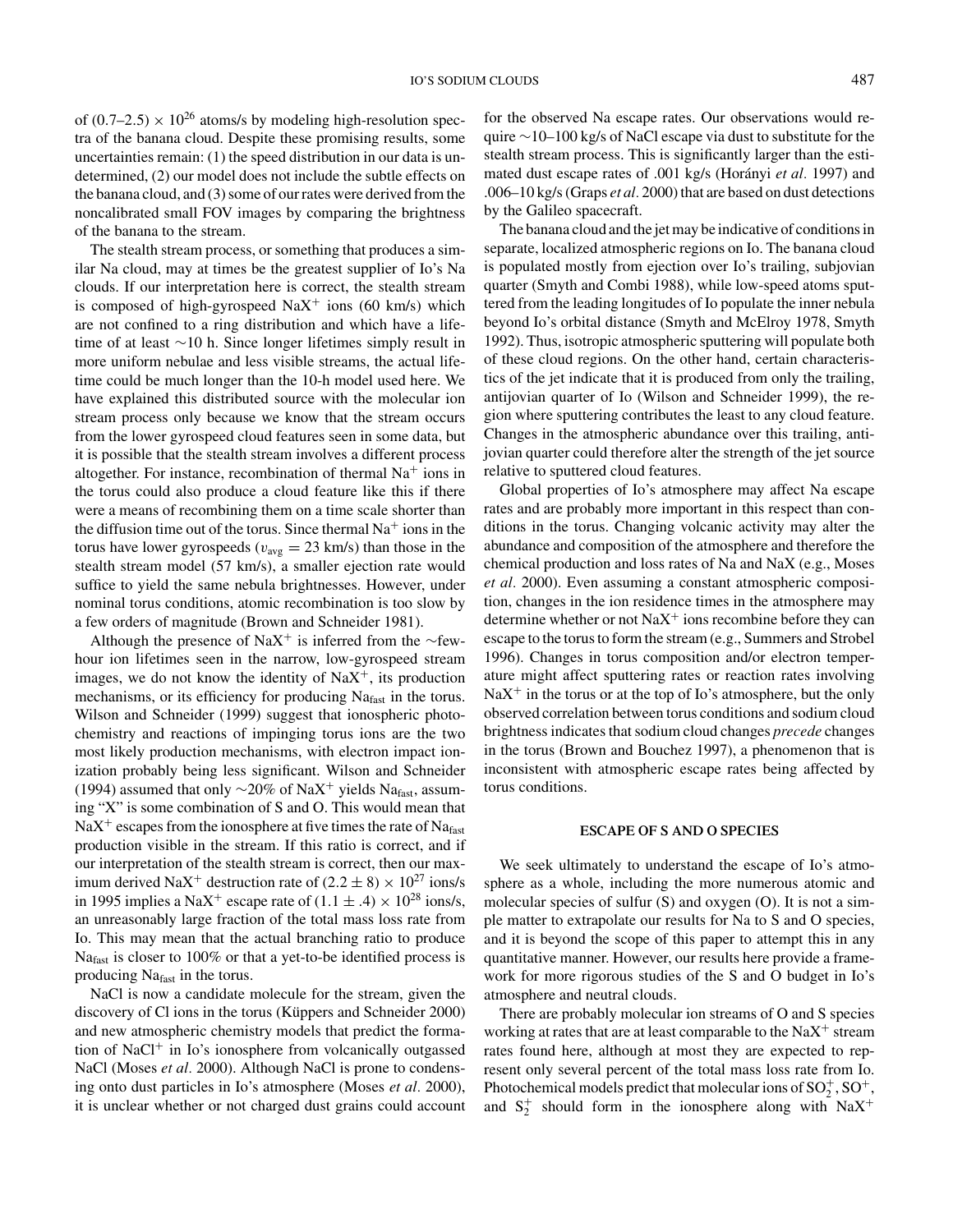(Summers and Strobel 1996, Moses *et al.* 2000). If molecular ion reactions are responsible for producing  $\text{NaX}^+$  (Johnson 1994a), then pickup ions of  $SO_2^+$  and other species must be present at comparable numbers. Indeed, wave signatures of pickup ions with masses close to  $SO<sub>2</sub>$  were detected by Galileo near Io (Kivelson *et al.* 1996, Warnecke *et al.* 1997), indicating  $SO_2^+$ pickup rates of  $\sim$ 8 × 10<sup>26</sup>/s.

The escape rates in the S and O jets are more difficult to predict from the corresponding Na escape rate. The jet processes may be peculiar to Na. Most ionospheric models predict that  $Na<sup>+</sup>$  is the dominant ion in Io's ionosphere (Kumar 1985, Summers 1985, Summers and Strobel 1996, Moses *et al.* 2000), and escaping  $Na<sup>+</sup>$  is one possible source for the jet. On the other hand, the Na jet may be formed by recombination/dissociation of escaping NaX<sup>+</sup> near Io's exobase, meaning that escaping  $SO_2^+$  and other molecular ions could produce jets of O and S. In that case, the ejection rates of O and S by the jet process may be at least comparable to the rates for Na.

Species of S, O, and Na are probably sputtered from the atmosphere at rates proportional to their abundances, with S and O escape rates each being at least an order of magnitude larger than Na (Smyth and Combi 1991, Smyth 1992, Smyth and Marconi 2000). Once they are sputtered into their corresponding "banana clouds," S and O atoms suffer somewhat different fates than Na atoms. Over 90% of the Na atoms in the banana cloud are ultimately ionized by torus electron impact (Smyth and Combi 1988, Schneider *et al.* 1989, and references therein), and once ionized they slowly diffuse out of the system with presumably little contribution to the neutral clouds. On the other hand,∼50% of the S atoms and ∼70% of the O atoms orbiting Jupiter at Io's orbital distance are ultimately ionized by charge exchange with thermal and superthermal torus ions of S and O (Schneider *et al.* 1989 and references therein, Smyth and Marconi 2000), with the reaction taking the form

$$
Iontorus + Neutralbanana \rightarrow Neutralfast + Ion
$$
 (4)

(McGrath and Johnson 1989). The newly formed fast neutrals escape from the jovian system at corotation speeds or higher, producing "nebulae" of O and S. Thus, although we have ruled out any significant sodium cloud produced by charge exchange of thermal Na<sup>+</sup> torus ions with Na, this process does occur for  $S^+$ and  $O<sup>+</sup>$  torus ions moving through the S and O banana clouds.

#### **ACKNOWLEDGMENTS**

We thank Don Hunten for insightful comments which improved this paper. We thank Matthew Burger for assistance with modeling and Robert Sturm for data processing assistance. At Boston University, this work is supported by grants from NASA's Magnetospheric Physics and Planetary Astronomy Programs and by Boston University's Center for Space Physics. M. Mendillo, J. Baumgardner, and J. Wilson are Guest Observers at the McDonald Observatory. At the University of Colorado, this work is supported by grants from NASA's Planetary Astronomy Program. Observations at Apache Point Observatory were made courtesy of New Mexico State University, with assistance by Charles Walter.

#### **REFERENCES**

- Bagenal, F. 1985. Plasma conditions inside Io's orbit: Voyager measurements. *J. Geophys. Res.* **90**, 311–324.
- Begenal, F. 1994. Empirical model of the Io plasma torus: Voyager measurements. *J. Geophys. Res.* **99**, 11043–11062.
- Barbosa, D. D., F. V. Coroniti, and A. Eviatar 1983. Coulomb thermal properties and stability of the Io plasma torus. *Astrophys. J.* **274**, 429–442.
- Baumgardner, J., B. Flynn, and M. Mendillo 1993. Monochromatic imaging instrumentation for applications in aeronomy of the Earth and planets. *Opt. Eng.* **32**, 3028–3032.
- Brown, M. E. 1994. Observations of mass loading in the Io plasma torus. *Geophys. Res. Lett.* **21**, 847–850.
- Brown, M. E., and A. H. Bouchez 1997. The response of Jupiter's magnetosphere to a volcanic outburst on Io. *Science* **278**, 268–271.
- Brown, R. A., and N. M. Schneider 1981. Sodium remote from Io. *Icarus* **48**, 519–535.
- Brown, R. A., C. B. Pilcher, and D. F. Strobel 1983. Spectrophotometric studies of the Io torus. In *Physics of the Jovian Magnetosphere* (A. J. Dessler, Ed.), pp. 197–225. Cambridge Univ. Press, New York.
- Burger, M. H., N. M. Schneider, and J. K. Wilson 1999. Galileo's close-up view of the Io sodium jet. *Geophys. Res. Lett.* **26**, 3333–3336.
- Combi, M. R., M. A. DiSanti, and U. Fink 1997. The spatial distribution on gaseous atomic sodium in the comae of comets: Evidence for direct nucleus and extended plasma sources. *Icarus* **130**, 336–354.
- Cremonese, G., N. Thomas, C. Barbieri, and C. Perneshele 1992. High resolution spectra of Io's neutral sodium cloud. *Astron. Astrophys.* **256**, 286–298.
- Cremonese, G., H. Boehnhardt, J. Crovisier, A. Fitzsimmons, M. Fulle, J. Licandro, D. Pollacco, H. Rauer, G. P. Tozzi, and R. M. West 1997. Neutral sodium from Comet Hale-Bopp: A third type of tail. *Astrophys. J.* **490**, L119–L202.
- Cremonese, G., F. Marzari, N. Eccli, and G. Corrain 1998. The Io sodium cloud: Comparison between observations and numerical models. *Icarus* **131**, 138– 151.
- Eviatar, A., Y. Mekler, and F. V. Coroniti 1976. Jovian sodium plasma.*Astrophys. J.* **205**, 622–633.
- Flynn, B. 1993. Oscillating ion streamline model of Jupiter's neutral sodium nebula. *Adv. Space Res.* **13**, 325–330.
- Flynn, B., M. Mendillo, and J. Baumgardner 1992. Observations and modeling of the jovian remote neutral sodium emissions. *Icarus* **99**, 115–130.
- Flynn, B., M. Mendillo, and J. Baumgardner 1994. The jovian sodium nebula: Two years of ground-based observations. *J. Geophys. Res.* **99**, 8403–8409.
- Frank, L., W. Paterson, K. Ackerson, V. Vasyliunas, F. Coroniti, and S. Bolton 1996. Plasma observations at Io with the Galileo spacecraft. *Science* **274**, 394–395.
- Gehrels, N., and E. C. Stone 1983. Energetic oxygen and sulfur ions in the jovian magnetosphere and their contribution to the auroral excitation. *J. Geophys. Res.* **88**, 5537–5550.
- Goldberg, B. A., G. W. Garneau, and S. K. LaVoie 1984. Io's sodium cloud. *Science* **226**, 512–516.
- Graps, A. L., E. Grün, H. Svedhem, H. Krüger, M. Horányi, A. Heck, and S. Lammers 2000. Io as a source of the jovian dust streams. *Nature* **405**, 48–50.
- Hinson, D. P., A. J. Kliore, F. M. Flasar, J. D. Twicken, P. J. Schinder, and R. G. Herrera 1998. Galileo radio occultation measurements of Io's ionosphere and plasma wake. *J. Geophys. Res.* **103**, 29343–29357.
- Horányi, M., E. Grün, and A. Heck 1997. Modeling the Galileo dust measurements at Jupiter. *Geophys. Res. Lett.* **24**, 2175–2178.
- Huddleston, D. E., R. J. Strangeway, J. Warnecke, C. T. Russell, M. G. Kivelson, and F. Bagenal 1997. Ion cyclotron waves in the Io torus during the Galileo